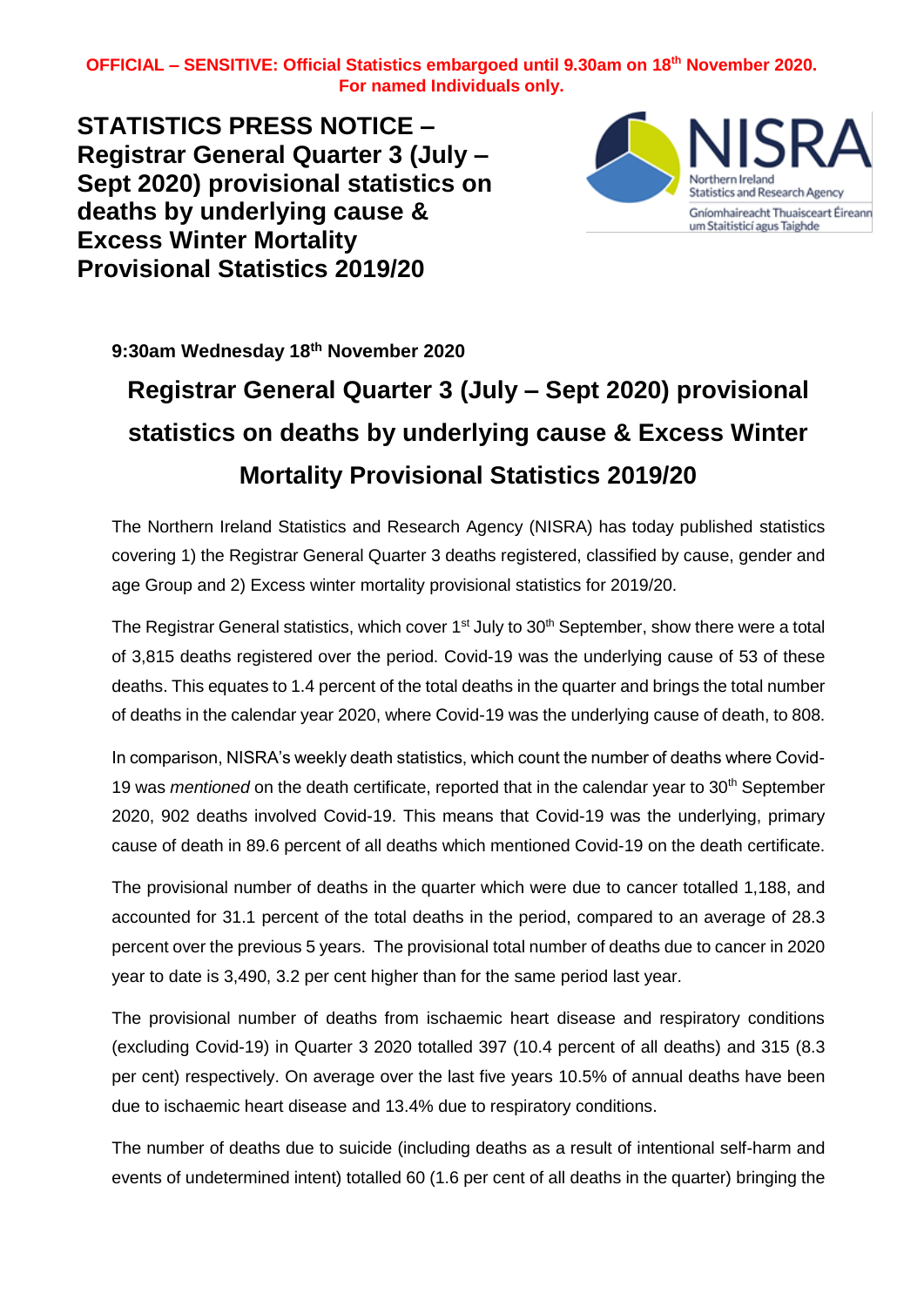total for the calendar year 2020 to 162. This compares with 155 deaths due to suicide for the same period of 2019.

#### *Excess Winter Mortality: Provisional Statistics 2019/20*

The separate report on Excess Winter Mortality includes information on the provisional number of deaths that took place in Northern Ireland in the winter months of December 2019 to March 2020, compared with the non-winter months (including the preceding August to November 2019 and the following April to July 2020).

There were 5,802 deaths in Northern Ireland in the four months of winter 2019/20 (December to March). Comparing this with the average for the two adjacent 4-month periods, the seasonal increase in mortality in winter 2019/20 was an estimated 600. This was 40 more than the corresponding value of 560 for the previous winter (2018/19) but was one of the lowest levels of EWM in the last ten winters.

The full impact of Covid-19 on mortality in Northern Ireland is still unfolding, but we can approximate what the excess winter mortality would have been if the pandemic had not happened, by removing all deaths where Covid-19 was the underlying cause of death from the analysis and re-calculating EWM. This results in the estimate of excess winter mortality for 2019/20 increasing to 910, which is more in line with estimates for previous years. (This is because the effect of Covid-19 in 2020 was to inflate the number of deaths usually seen in the non-winter period, particularly April to July, which in turn has led to a winter seasonal increase (600) that was lower than usual.)

Excess winter mortality (EWM) continued to be higher in females compared with males, with females counting for 53.3 per cent (320) and males counting for 46.7 per cent (280) of the excess winter mortality in 2019/20.

Respiratory diseases (not including Covid-19) continued to be the leading cause of excess winter deaths, accounting for 51.7 per cent of the excess winter mortality in 2019/20.

In Northern Ireland, deaths in the winter months were 11.4 per cent higher than in the adjacent non-winter months – this proportion is the EWM Index (EWMI). The Health & Social Care Trust with the highest EWMI was the Western Trust, with 18.6 per cent more deaths occurring in the winter months. In comparison, in the South Eastern Trust, 6.3 per cent more deaths occurred in the winter months, than in the non-winter months.

The highest regional EWMI in 2019/20 was in the Mid-Ulster Local Government District, where 25.9 per cent more deaths occurred in the winter months than in the non-winter months. Antrim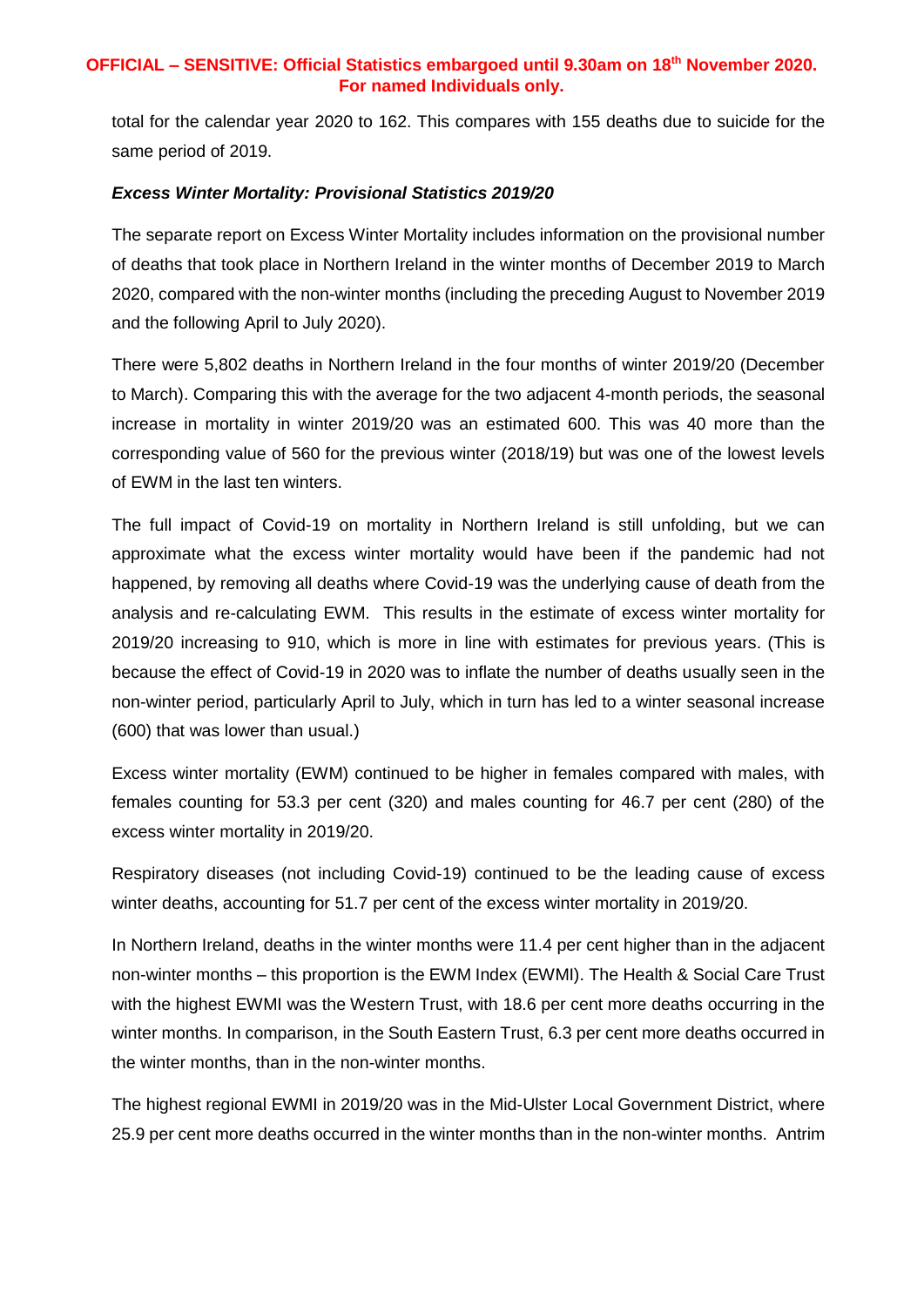& Newtownabbey had the lowest EWMI, with 3.8 per cent more deaths occurring in the winter months.

### **NISRA**

**November 2020**

## **NOTES TO EDITORS**

- 1. The 'Registrar General Quarterly Report' is a routine output which usually includes a range of provisional statistics including numbers of deaths registered in the period by underlying cause of death, as well as the number of births, marriages and civil partnerships. The Quarter 3 report is being published with a reduced level of detail (deaths by underlying cause only) at this time in order to meet growing user demand for more up to date statistics particularly in relation to Covid-19 as an underlying cause of death. Quarter 2 statistics on births, marriages and civil partnerships registered in Northern Ireland can be found at: <https://www.nisra.gov.uk/publications/registrar-general-quarterly-tables-2020>
- 2. Differences between NISRA's weekly provisional COVID-19 death statistics and the quarterly totals reported here are as follows:
- NISRA weekly, provisional death statistics, which are based on death registration information collected by the General Register Office, count all deaths where COVID-19 was **mentioned** on the death certificate by the doctor who certified the death, whether or not COVID-19 was the primary underlying cause of death. The figures include cases where the doctor noted that there was suspected or probable coronavirus infection involved in the death.
- Statistics quoted in the Quarterly Report are presented based on the **underlying cause** of death, which have been classified using the tenth revision of the International Statistical Classification of Diseases, Injuries and Causes of Death (ICD10). The code used for 'COVID-19' is U07. As a result the weekly totals will usually be higher than the quarterly figures quoted - because the weekly mentions include cases which go on to be coded as not having COVID-19 as the underlying cause of death.
- 3. Death Statistics in Northern Ireland are based on deaths which have been registered with the General Register Office (GRO). There are some situations where the registration of the death can be delayed, specifically where the death has been accidental, unexpected or suspicious, and must be referred to the Coroner. A death which is suspected to be suicide must therefore be referred to the Coroner and can only be registered after the Coroner has completed his/her